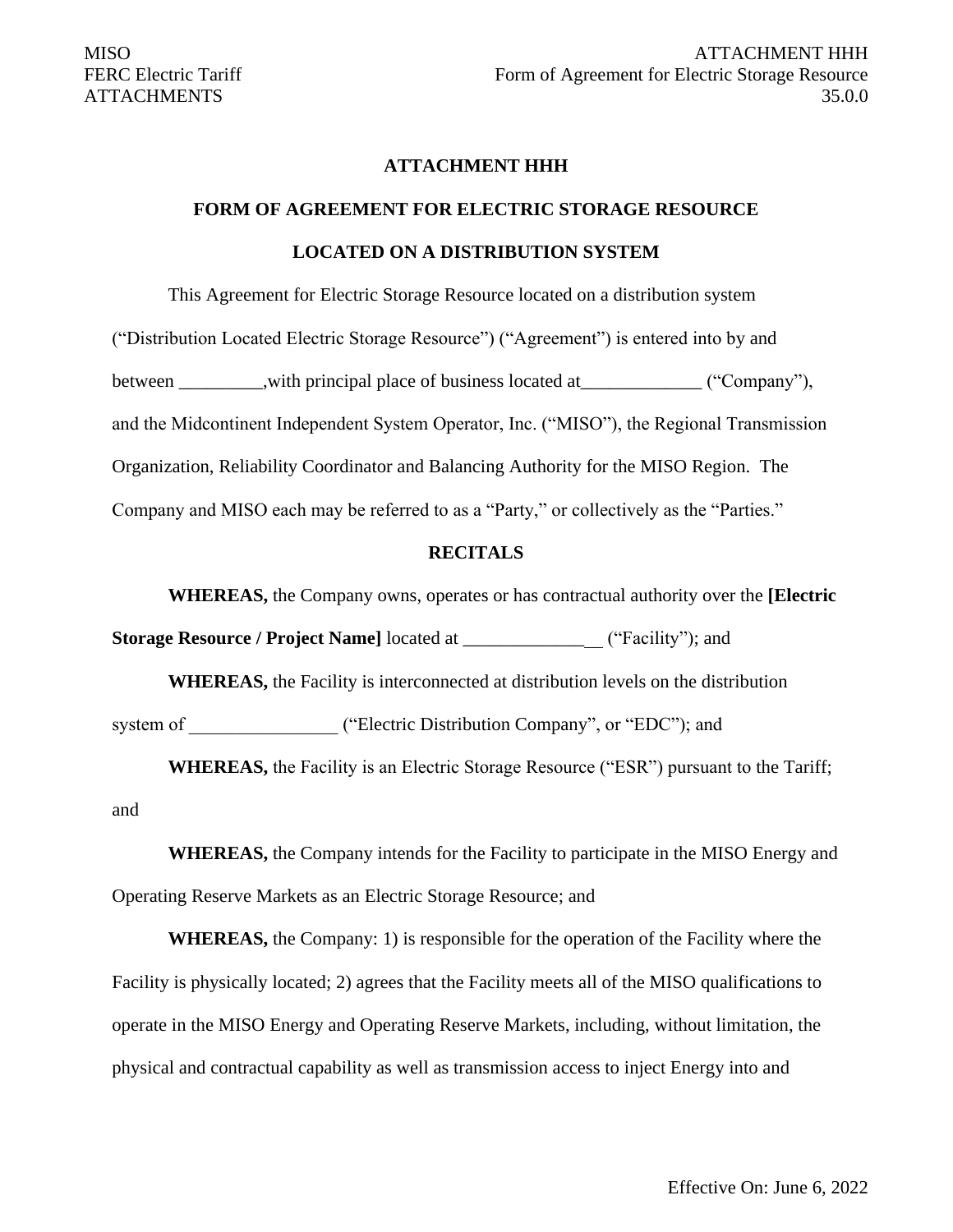withdraw Energy from MISO's Transmission System; 3) will abide by the Tariff and all applicable Business Practices Manuals and rules as set forth by MISO in the performance of its obligations under this Agreement; 4) will meet all the requirements set forth by the EDC for participation in the MISO Energy and Operating Reserve Markets; and 5) will meet all requirements established by all applicable regulatory bodies having jurisdiction over the Company, Facility, EDC and/or MISO; and,

**WHEREAS,** all capitalized terms that are not otherwise defined herein have the meaning as defined in the MISO Open Access Transmission, Energy and Operating Reserve Markets Tariff ("MISO Tariff") or applicable MISO Business Practices Manuals or other operational procedures; and,

**WHEREAS,** the Facility is located within the MISO Local Balancing Authority of

\_\_\_\_\_\_\_\_\_\_\_\_\_\_\_ ("MISO Local Balancing Authority").

**NOW, THEREFORE,** in consideration of and subject to the mutual covenants contained herein, the Parties agree as follows:

- 1. Effective Date. On and after \_\_\_\_\_\_\_\_, the Facility may participate in the MISO Energy and Operating Reserve Markets as an ESR.
- 2. Implementation. The Parties undertake to implement the operation of the Facility in the MISO Energy and Operating Reserve Markets in accordance with the following provisions:
	- (a) Registration. The Company must register the Facility in the MISO Energy and Operating Reserve Markets in accordance with this Agreement, the registration processes outlined in the Market Registration Business Practices Manual BPM-001,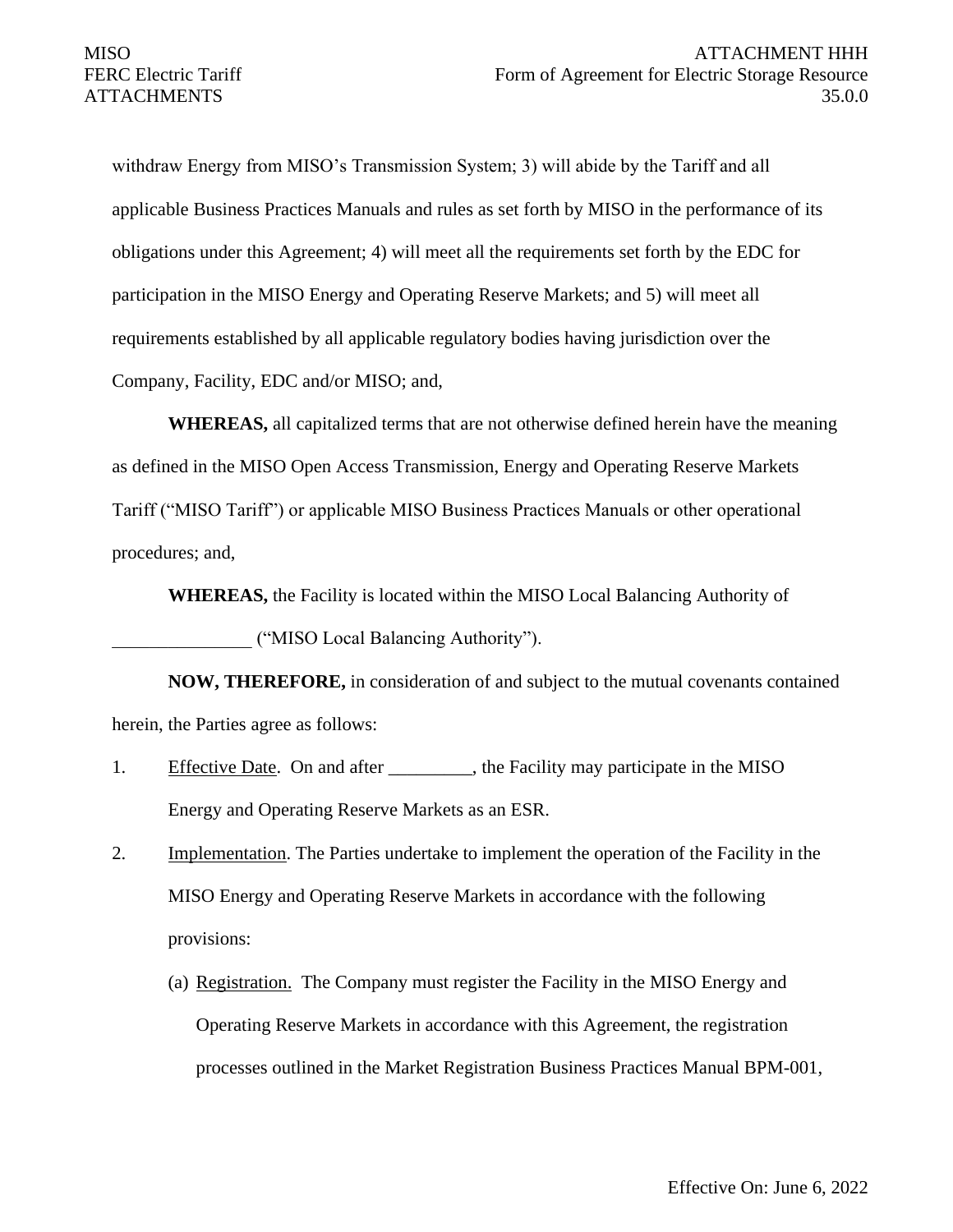Network and Commercial Model Business Practices Manual BPM-010, and any other applicable MISO registration processes.

- (b) Authority and Procedures. The Company must operate the Facility in a manner consistent with all provisions of the MISO Tariff and applicable Business Practices Manuals or other operational procedures. As the North American Electric Reliability Corporation ("NERC") registered Reliability Coordinator and Balancing Authority, MISO retains final authority to establish and enforce any applicable protocols and Tariff provisions.
- (c) Distribution Arrangements. The Company must secure and maintain any and all necessary agreements with the EDC to facilitate the operation of the Facility and delivery of Energy to and from the Transmission System. This Agreement does not provide for the reservation or sale of transmission service on the MISO Transmission System or on any other transmission system.
- (d) Modeling and Impact Studies. The Facility must be included in MISO's Network and Commercial Models. The Company will be responsible for costs of all studies and restudies associated with the participation of the Facility in the MISO Energy and Operating Reserve Markets. The Company will be responsible for the costs of any Network Upgrades identified in the studies and/or re-studies as needed to support the participation of the Facility in the Energy and Operating Reserve Markets identified in the studies and/or re-studies, consistent with the MISO Tariff.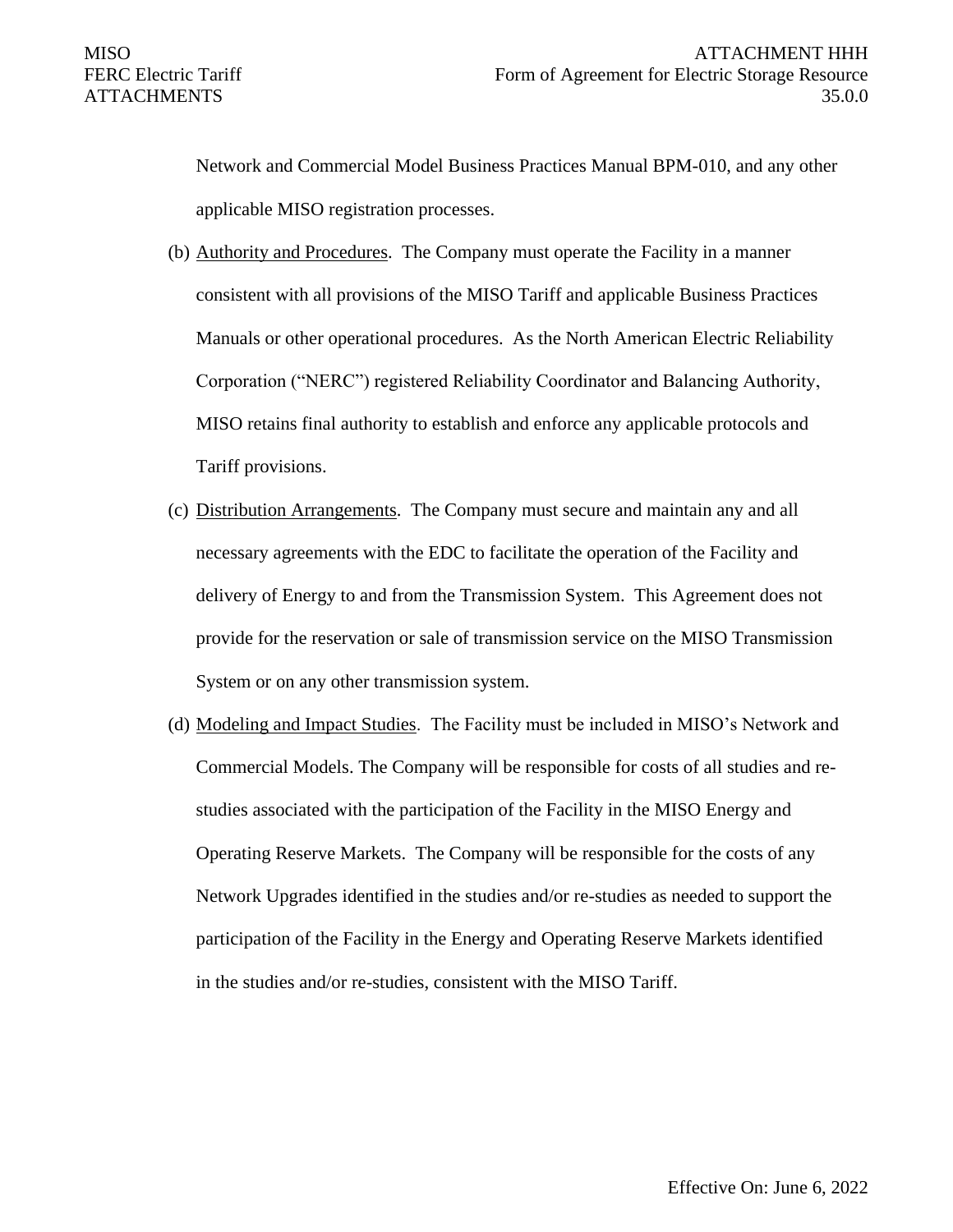- i. MISO will perform studies using the criteria and assumptions provided by the EDC. The Company will be responsible for the costs of the studies using the criteria and assumptions provided by the EDC.
- ii. If the results of the MISO modeling using MISO's criteria and assumptions and/or the results of the studies using the criteria and assumptions of the EDC identify any Network Upgrades or other system improvements required to facilitate the Facility's participation, the Network Upgrades and system improvements must be approved by MISO and/or the EDC, as applicable, and in-service prior to the effective date of the Facility's participation in the Energy and Operating Reserve Markets. The Company is responsible for the costs of those Network Upgrades and system improvements consistent with the MISO Tariff.
- iii. The Company will not remove from or alter the share of the Facility represented in the Network Model or Commercial Model until the next regularly scheduled Network Model and Commercial Model update.
- (e) Data Measurement Operating Instructions. The Company must design, construct, operate and maintain systems and communications equipment in order to receive MISO instructions for the operation of the Facility in accordance with the MISO Energy and Operating Reserves Markets Business Practices Manual BPM-002 and MISO Market Settlements Business Practices Manual BPM-005 and other applicable Business Practices Manuals and Operating Procedures.
- (f) Data Measurement Inter-Control Center Protocol ("ICCP") and Reliability. The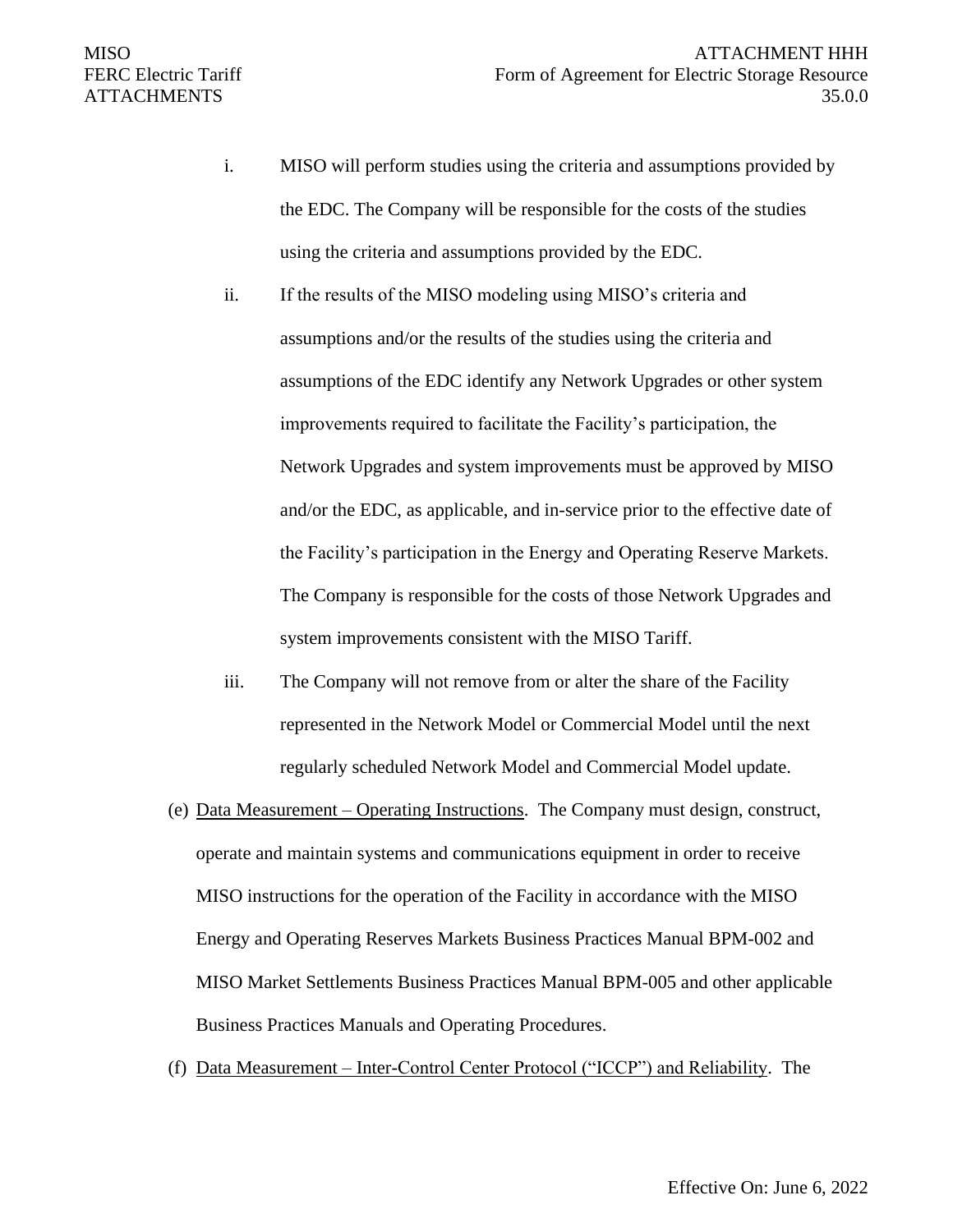Company must design, construct, operate and maintain systems, at the Company's expense, to provide the EDC and MISO with all Facility measurement values required by MISO. The Company's systems must provide the Facility measurement values to MISO pursuant to the MISO ICCP Business Practices Manual BPM-031 and other applicable Operating Procedures and communication standards.

- (g) Settlement data specifications. The Company must meet all measurement requirements specified in Section 38.2.5.e of the Tariff and in the Market Settlements Business Practices Manual BPM-005 through direct metering or its functional equivalent. The Company must provide MISO with all requested reliability and market data. The Company must submit settlement meter data for use in the settlement process of the Energy and Operating Reserve Market in accordance with the Market Settlements Business Practices Manual BPM-005. Settlement meter data collected by the Company shall separately account for all withdrawals and injections at the wholesale and retail levels. The Company shall only provide to MISO meter data associated with wholesale Electric Storage Resource Transactions. The Company shall be responsible for the separate metering and reporting of Electric Storage Resource Transactions in order to prevent Electric Storage Resources from paying twice (i.e., both the wholesale and retail price) for the same charging energy.
- (h) Commitment and Dispatch. MISO will provide commitment and dispatch instructions to the Facility for participation in the MISO Energy and Operating Reserve Markets in accordance with NERC standards, MISO's Tariff, and applicable Business Practices Manuals. MISO will coordinate with the EDC to meet all NERC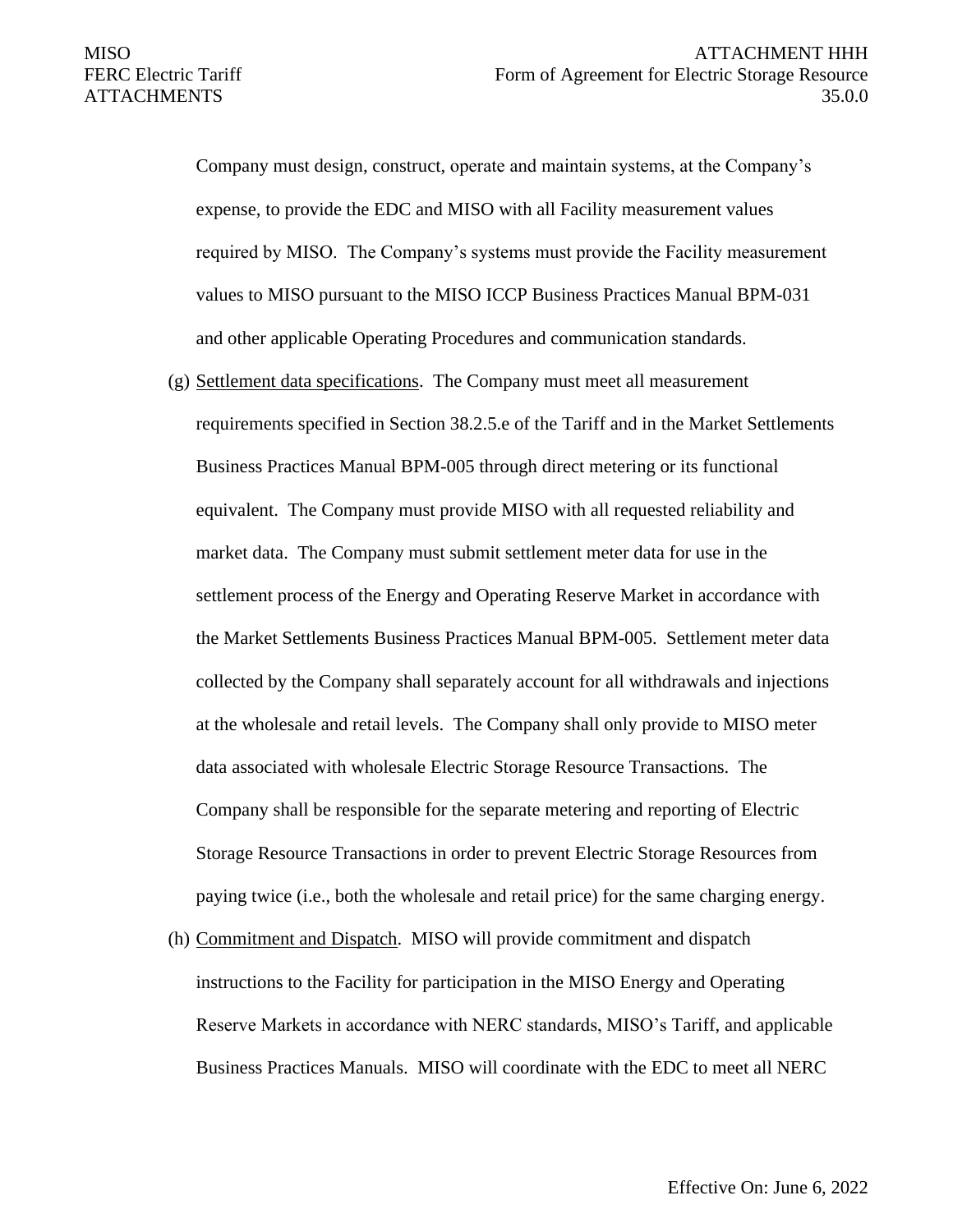standards.

- (i) Non-recallability. To the extent the Facility has obligations under MISO's Tariff, for example as a Capacity Resource, the Facility may not be recalled by the EDC, except as specified in the agreement between MISO and the EDC. If the Facility's nonrecallability obligations with the EDC are not documented in a formal agreement, the Facility shall provide MISO with all requested information regarding its obligations with the EDC.
- (j) Notification and performance. The Company will notify MISO of any real-time circumstances that affect the Company's obligation or ability for the Facility to meet MISO's Setpoint Instructions. The Facility is subject to the same performance requirements and applicable charges under the Tariff as any Market Participant in the MISO Energy and Operating Reserve Markets. Deviation and uplift charges for Electric Storage Resource Transactions, including those for Electric Storage Resources connected at the distribution level, shall be settled pursuant to Section 40.3.3.2 of the Tariff. No exceptions to performance requirements will be made during times of Electric Distribution Company directed curtailments.
- (k) Registration Notification. The Company will register the Facility in accordance with the physical capabilities of the portion of the Facility registered with MISO, and subject to the terms of Module C, Module D, and Module E-1 of the Tariff for performance, monitoring, and mitigation. The Company will provide telemetry data consistent with the portion of the Facility registered in MISO according to the Network and Commercial Model update schedule. The Company will notify MISO,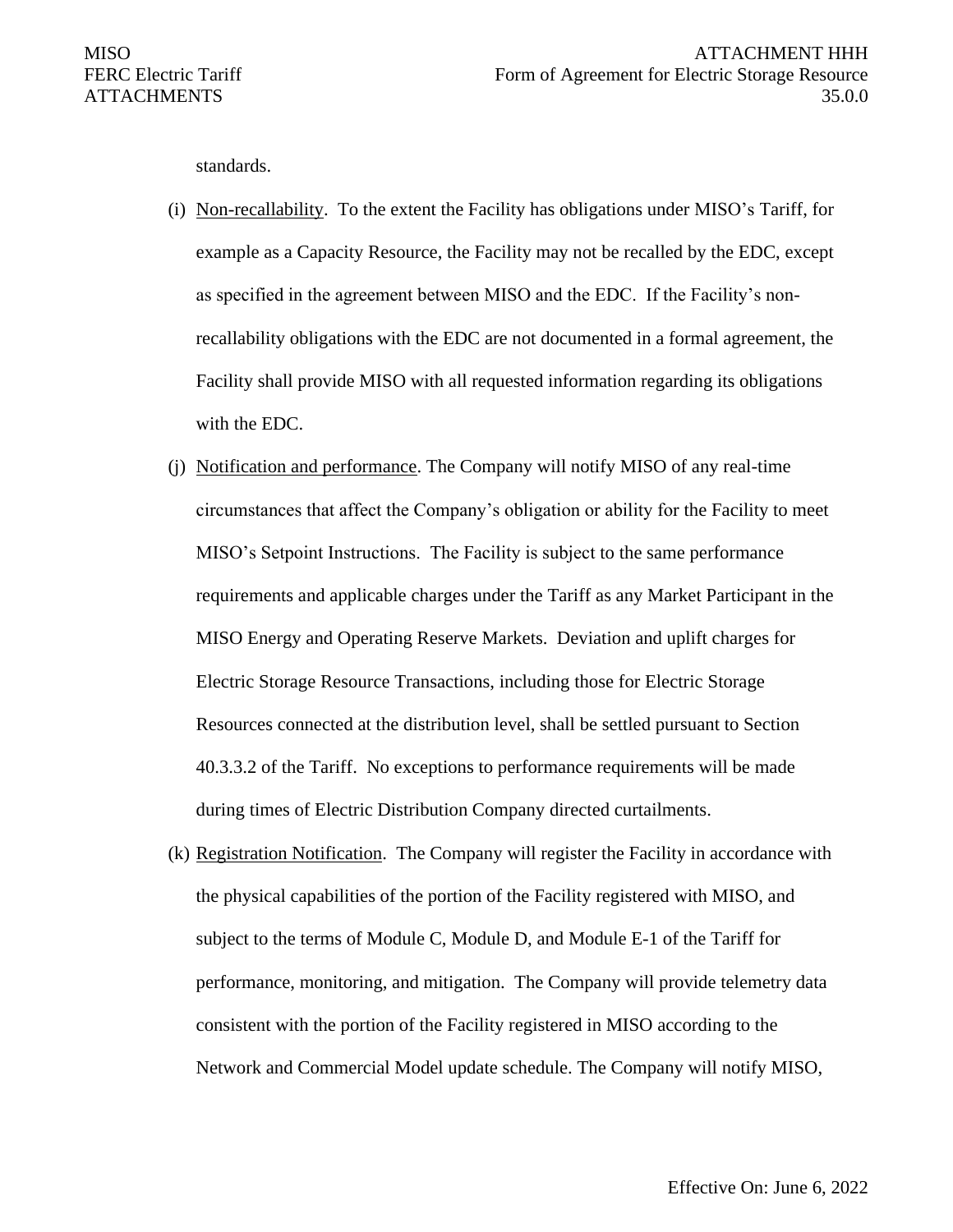the MISO Local Balancing Authority and the EDC of all changes to the Facility. The Company may not Pseudo-tie the Facility, or any portion of the Facility, into different Balancing Authorities. The Company must ensure that the Facility injections into or withdrawals from MISO's Energy and Operating Reserves Markets do not exceed the MW limits registered and modeled in MISO. In the event that injections of energy from the Facility into MISO exceed the MW limit registered and modeled in the MISO Network Model, the Company forfeits any revenues that could be derived from the injections and withdrawals that exceed the MW limit registered and modeled in the MISO Network Model. Any injections and withdrawals from the Facility into or from MISO's Energy and Operating Reserves Markets that exceed the limit registered and modeled will be considered a material breach of this Agreement pursuant to section 20 below.

- 3. Metering. The Company will coordinate all aspects of the Facility with the EDC in accordance with the terms of this Agreement and the Tariff.
- 4. Technical Details. Technical detail specifications for the Facility shall be provided to MISO. The Company shall maintain the Facility and its operations consistent with the specifications provided to MISO for the duration of the Agreement. Failure to maintain and operate the Facility consistent with the specifications provided to MISO will be cause for suspension of the Agreement pursuant to section 9 below.
- 5. FTR and ARR Rights. This Agreement does not provide the Company with the right to modify any existing Auction Revenue Rights ("ARRs") or Financial Transmission Rights ("FTRs") or to obtain new ARRs or FTRs for the Facility. In order for the Company to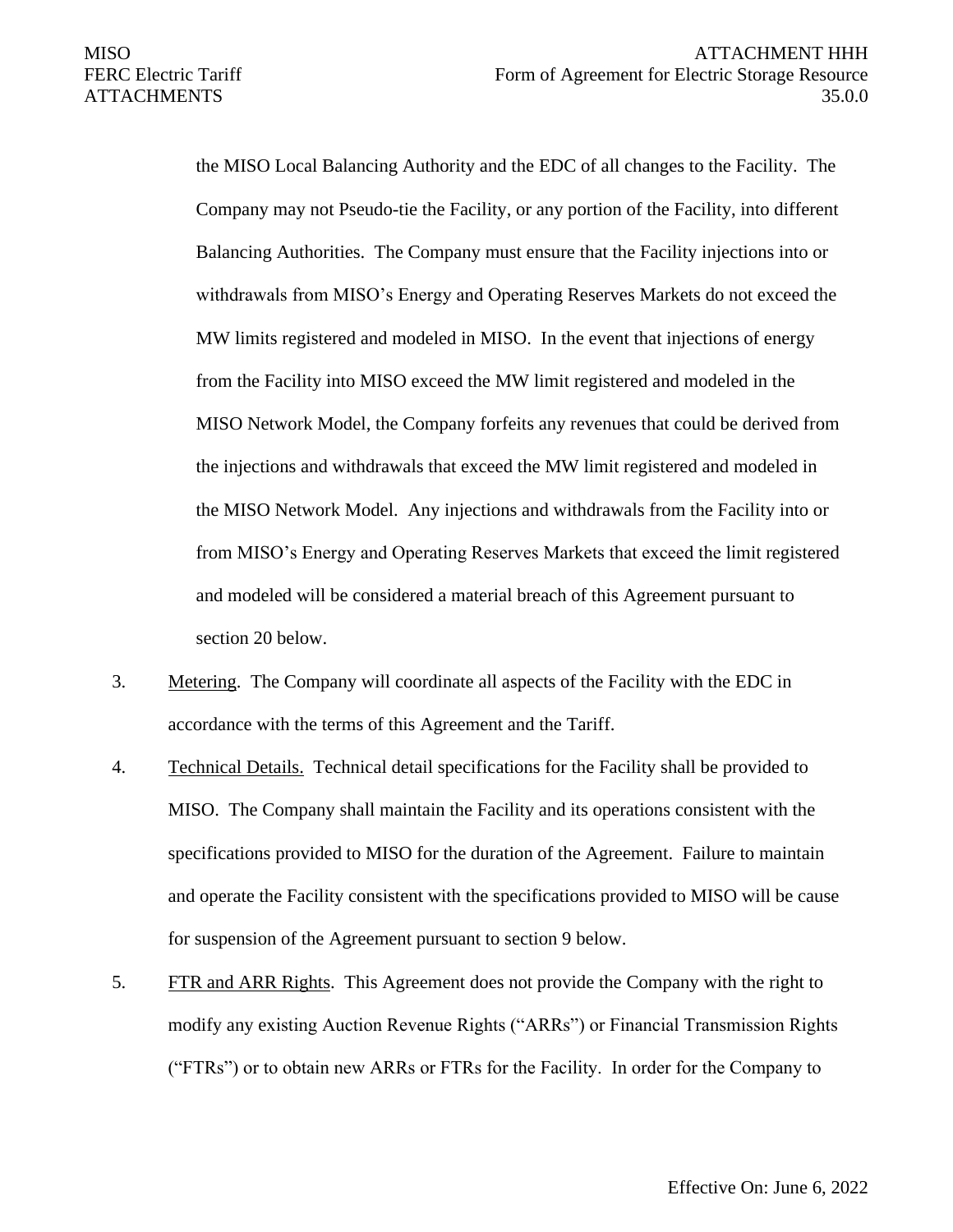obtain ARRs or FTRs or to convert their eligible Transmission Service to ARRs, the Company must satisfy the ARR and/or FTR eligibility criteria and procedures described in the Tariff and the MISO FTR and ARR Business Practices Manual BPM-004.

- 6. Avoidance of Double Payment for Charging Energy. To the extent the Company is paying retail rates for energy associated with wholesale charging activities, the Company shall provide all necessary information during the registration process in order for MISO to exclude, through a rebate mechanism, settlement at wholesale prices for the same charging energy. The Company shall identify, if appropriate, the Electric Distribution Company or Load Serving Entity that is charging the Company retail rates for charging energy. The Company shall identify any wholesale-related withdrawals that will be charged retail rates, in order for MISO to appropriately rebate the wholesale price paid by the Company for these transactions.
- 7. Auditing. The Parties must retain all information and records relating to the performance of this Agreement in a manner consistent with all Federal Energy Regulatory Commission ("FERC") record retention requirements. Each Party reserves the right to audit and examine such information and records at the other Party's premises during regular business hours and upon advance notice given no less than 15 calendar days prior to such examination.
- 8. Effective Date. This Agreement is effective on the date of execution by the Parties or, if required, the date this Agreement is accepted by the Commission. Service under this Agreement shall commence on the service date established and mutually agreed by and between the Parties.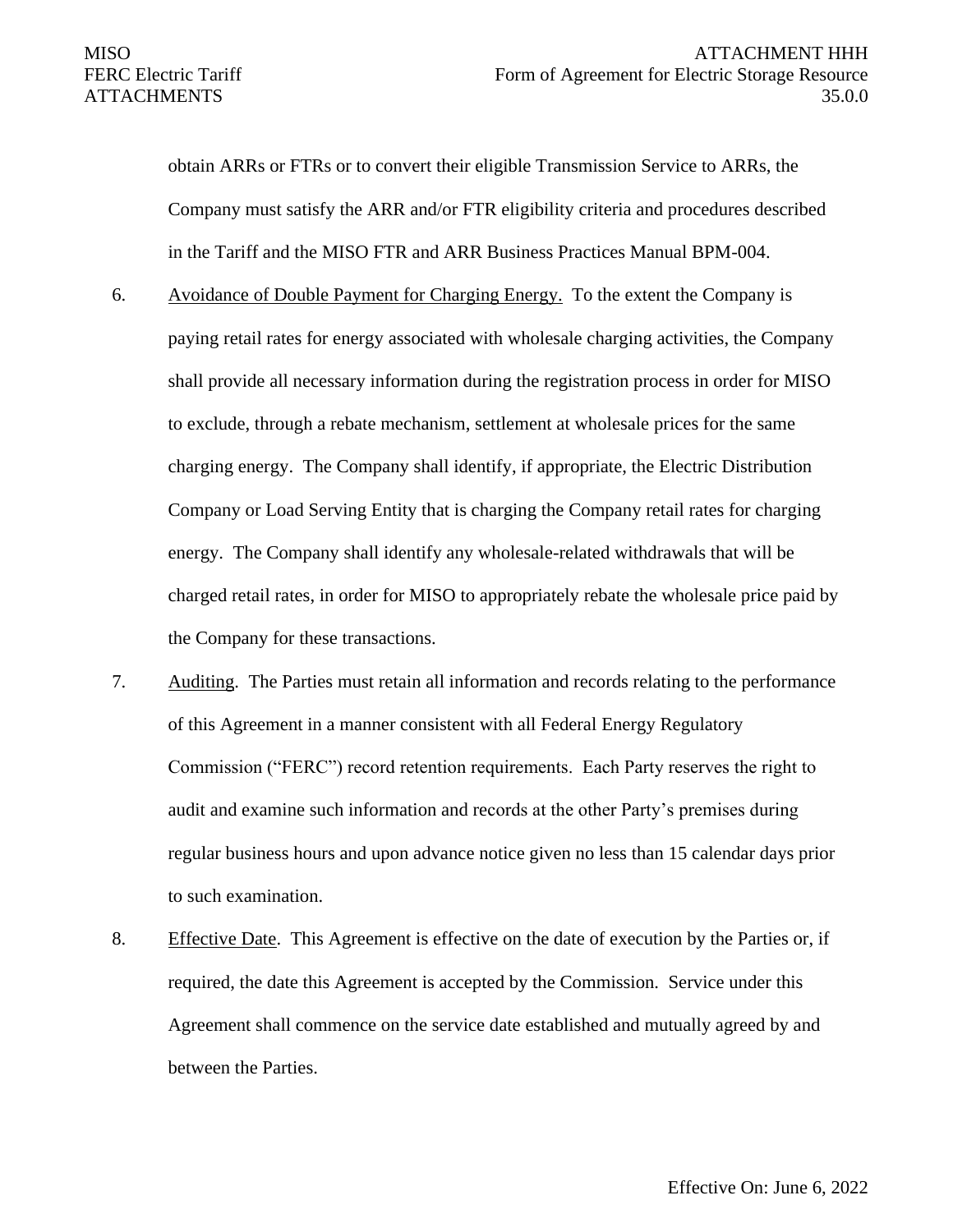- 9. Suspension.
	- a. If an agreement between MISO and the EDC outlines a process for suspension, MISO will follow the process outlined in the joint operating agreement for any suspension of the Facility.
	- b. MISO reserves the right to suspend the Facility if:
		- i. the Company no longer meets the terms of the Agreement, including, but not limited to the requirement to provide real-time measurement values, applicable Business Practices Manuals, the MISO Tariff, any provisions of any applicable agreements between MISO and the EDC, other applicable regulatory, legal or reliability requirements;
		- ii. the Company commits a material breach of the Agreement or has failed to cure any breach of this Agreement; or
		- iii. MISO determines that the Facility poses a risk to system reliability or a risk of violation of established reliability criteria.

In the event of a suspension, the Company shall provide to MISO within 10 business days of the date of the notice of suspension, a remedy for the cause of the failure, which MISO will review to determine whether the Facility may be reactivated. The Company may request up to an additional 20 business days to provide to MISO a remedy for the cause of the failure.

- c. Two or more suspensions of the Facility within a 30-day period shall be cause to terminate the Agreement pursuant to section 10 of the Agreement.
- d. The suspension of the Agreement shall not relieve the Company of any of its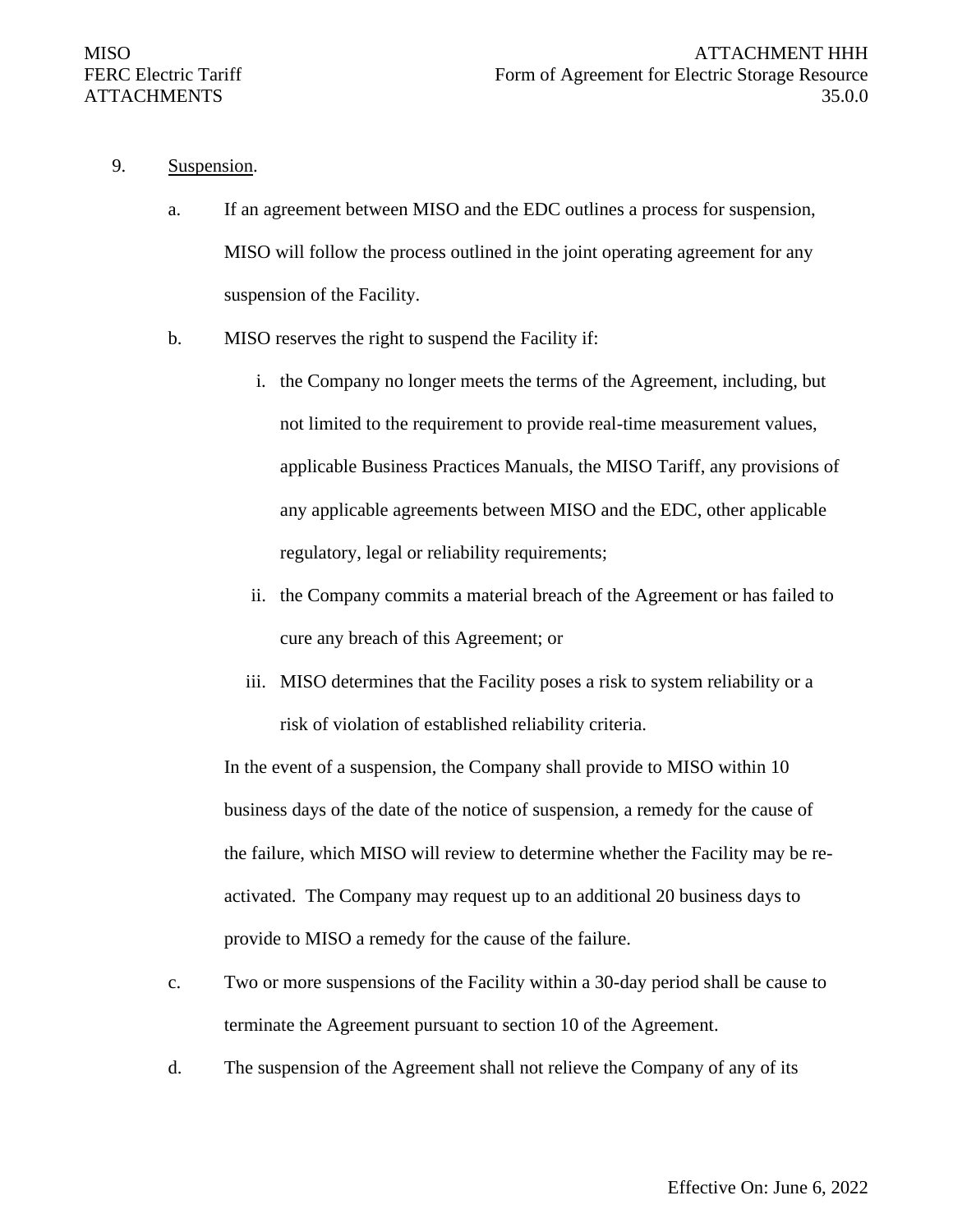obligations pursuant to the Agreement, the MISO Tariff or Business Practices Manuals, or to the EDC.

- e. MISO will coordinate the suspension of the Facility with the EDC.
- 10. Termination. Any Party shall have the right to terminate this Agreement as provided below. Any termination of the Agreement shall be subject to receiving all necessary regulatory approvals for such termination, if required. MISO will coordinate any termination of the Facility with the EDC.
	- a. If MISO has an agreement with the EDC that addresses the operation and implementation of the Facility between them, the Party seeking to terminate shall provide notice consistent with that agreement.
	- b. Unless otherwise specified in an applicable agreement between MISO and the EDC, MISO shall have the right to terminate this Agreement upon 60 days' notice to the Company if:
		- i. the Company no longer meets the requirements outlined in this Agreement;
		- ii. the Company commits a material default of the terms of the Agreement;
		- iii. the Company has failed to cure any breach of the Agreement;
		- iv. MISO experiences an emergency or other condition which may adversely impact the reliability of the transmission system; or
		- v. the Company no longer meets the requirements for the Facility as outlined in the MISO Tariff or applicable Business Practices Manuals, any agreement with the EDC, or other applicable legal or reliability requirements.
	- c. If MISO proceeds to terminate the Agreement due to two or more suspensions during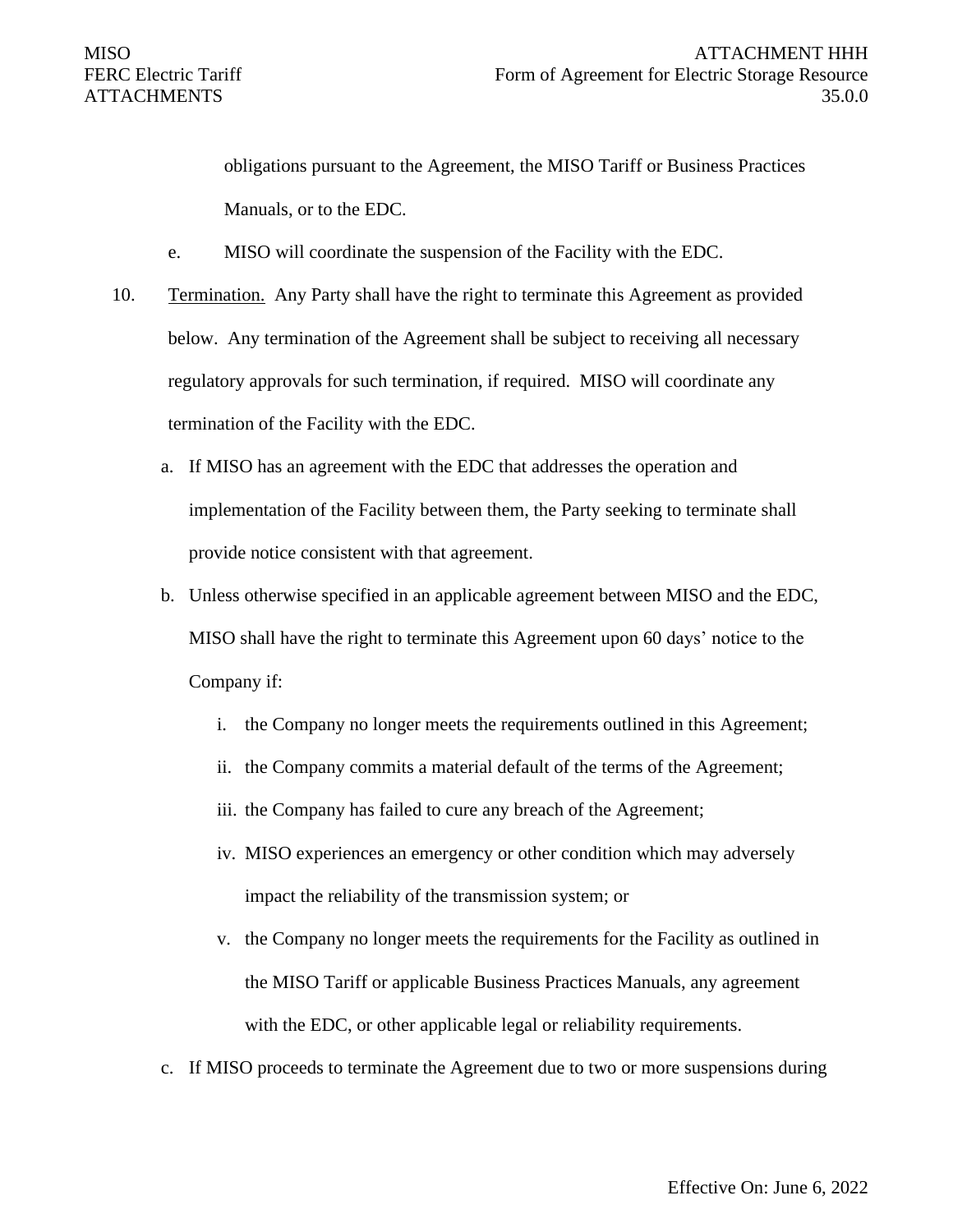a 30-day period as outlined in section 9, MISO shall provide notice of termination to the Company and the EDC within 180 days of the second suspension.

- d. The termination of this Agreement shall not relieve the Company of its obligations owed to MISO or to the EDC.
- 11. Governing Law. This Agreement shall be governed by, and interpreted in accordance with the laws of the State of Indiana, without regard to its conflict of law principles and the Federal Power Act.
- 12. Conflicts. In the event of a conflict between this Agreement and the Tariff, the Tariff shall prevail.
- 13. Interpretation. In this Agreement:
	- (a) The words "include", "includes" and "including" are deemed to be followed by the words "without limitation";
	- (b) References to contracts, agreements and other documents and instruments are construed as references to the same as amended, supplemented or otherwise modified from time to time;
	- (c) References to laws or standards and to terms defined in, and other provisions of, laws or standards are construed as references to the same (or a successor to the same) as amended, supplemented or otherwise modified from time to time;
	- (d) References to persons or entities are construed to include its successors and permitted assigns and, in the case of a governmental or other regulatory authority (including NERC) or FERC-regulated entity (including MISO), any persons or entities succeeding to its functions and capacities; and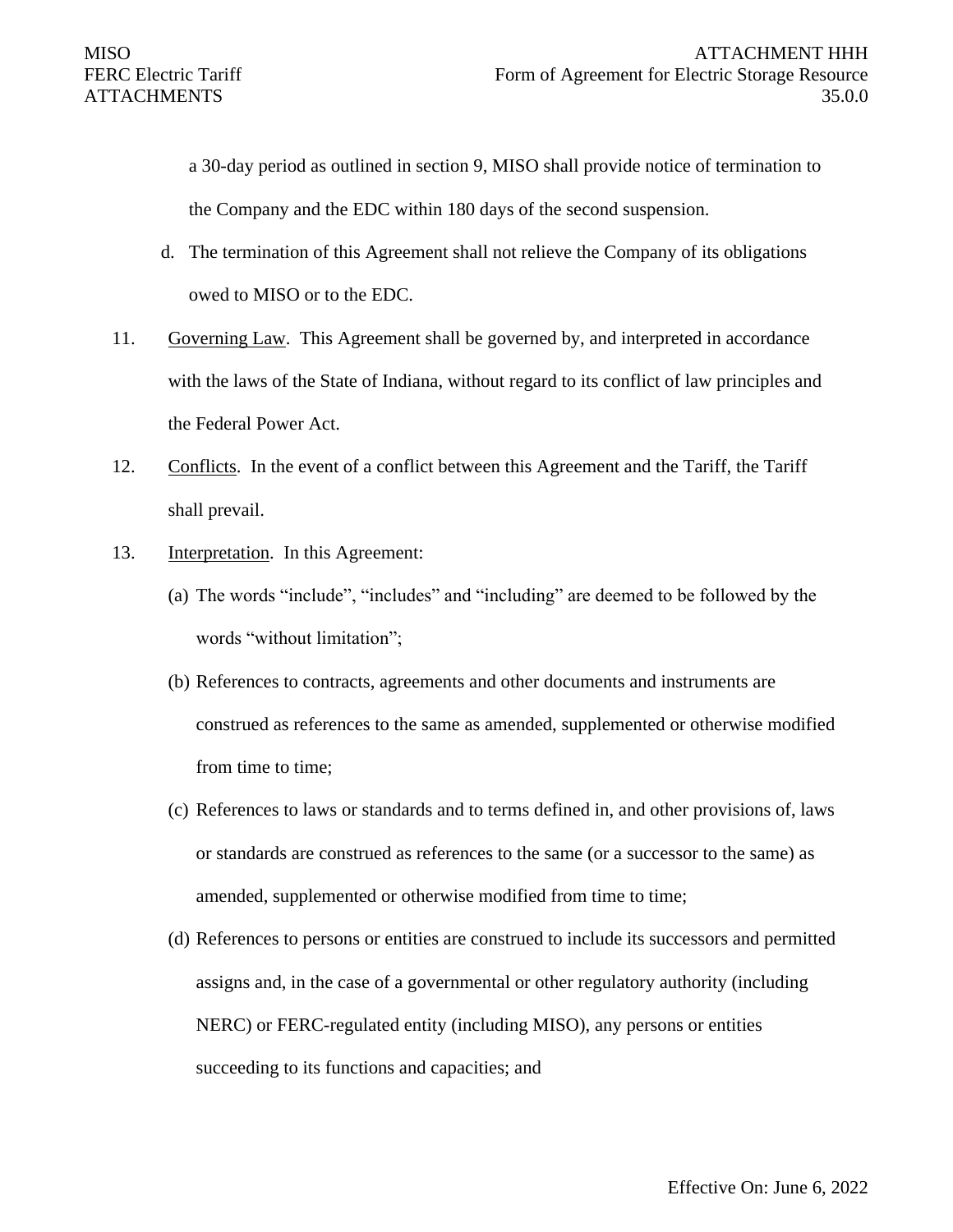- (e) Any capitalized term used herein but not defined herein shall have the meaning assigned to such term in the Tariff.
- 14. Severability. If any provision of this Agreement is found to be invalid, illegal or unenforceable in any jurisdiction, then the Parties agree that the validity, legality, and enforceability of the remaining provisions of this Agreement in such or any other jurisdiction must not in any way be affected or impaired thereby. With respect to any provision held invalid, illegal or unenforceable, the Parties agree to amend this Agreement as necessary to effect the original intent of the Parties.
- 15. Additional Considerations. Nothing in this Agreement is intended to modify any obligations or rights of the Parties under the MISO Tariff, rate schedules, or contracts. This Agreement does not provide for transmission service or interconnection service, and does not modify the rates, terms, or conditions of any transmission service reservation held by the Company. This Agreement does not designate any additional service under Module B, Module E-1, or Attachment X of the Tariff.
- 16. Modification. Nothing in this Agreement is intended to modify or limit the right of the Parties to submit proposed changes to this Agreement pursuant to the Federal Power Act, Section 205.
- 17. Notice. Unless otherwise provided in this Agreement, any notice, demand, or request required or permitted to be given by a Party to another Party and any instrument required or permitted to be tendered or delivered by a Party in writing to another Party shall be effective when delivered and may be so given, tendered, or delivered by: (i) recognized national courier; (ii) depositing the same with the United States Postal Service with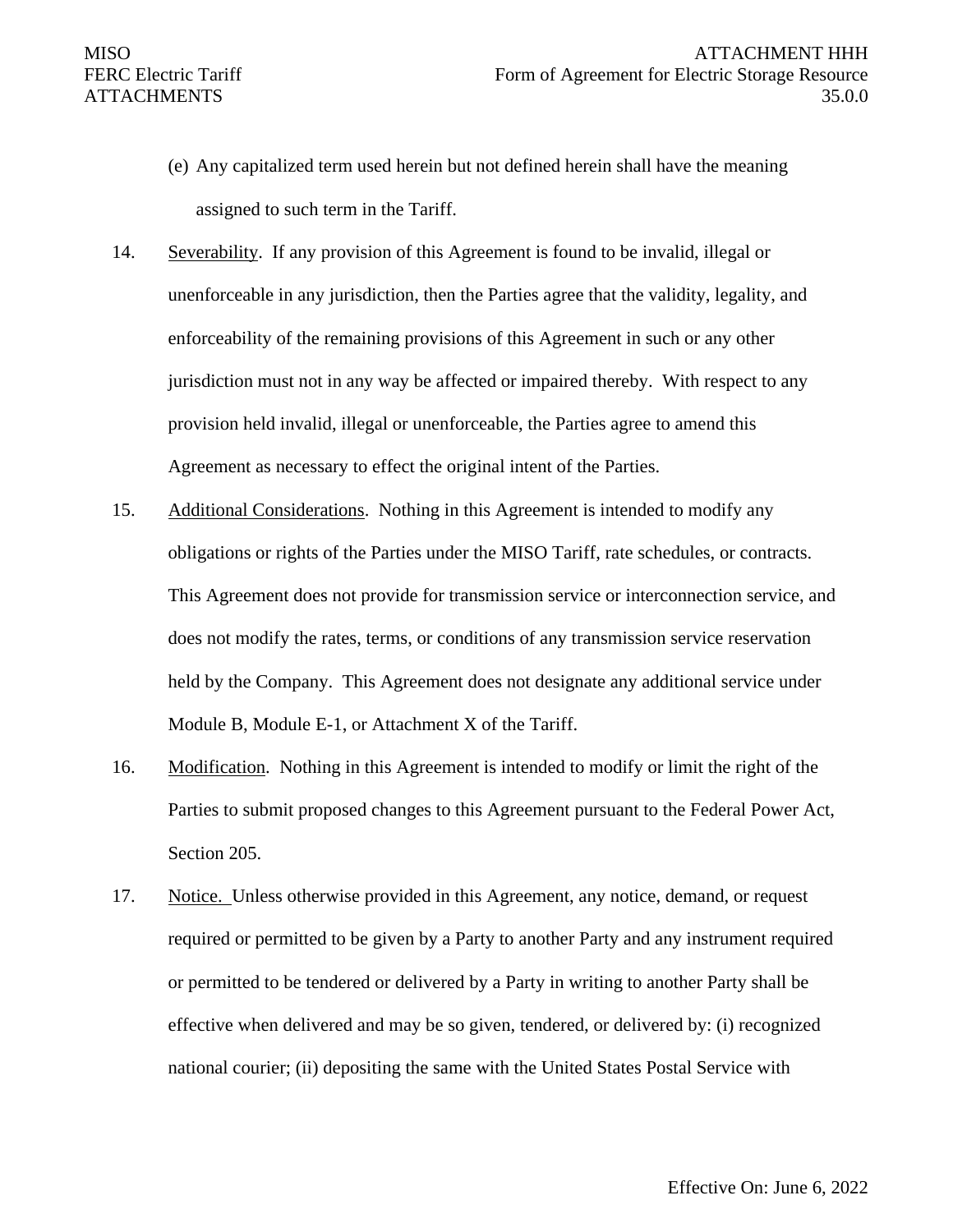postage prepaid for delivery by certified or registered mail, addressed to the Party; or (iii) personal delivery to the Party, at the address set out in Article 19 of this Agreement. Notwithstanding the foregoing, notices of any dispute must be made as provided in Attachment HH of the Tariff.

Either Party may change their respective notice information as information changes. A

Party may change their respective notice information by providing a Written Notice to

the other Party at least five (5) Business Days prior to the effective date of the change.

Such changes shall not constitute an amendment to this Agreement.

Notice shall be provided as follows:

For MISO:

Midcontinent Independent System Operator, Inc.

Attn: \_\_\_\_\_\_\_\_\_\_\_\_\_\_\_\_\_\_\_\_\_\_

720 City Center Drive Carmel, Indiana 46032

*Primary Point of Contact:*

[Name] Telephone: [Phone] Email: [Email]

For the Company:

[Enter Company Name] Attn: [Name] [Address] [Address] *Primary Point of Contact:*

[Name] Telephone: [Phone]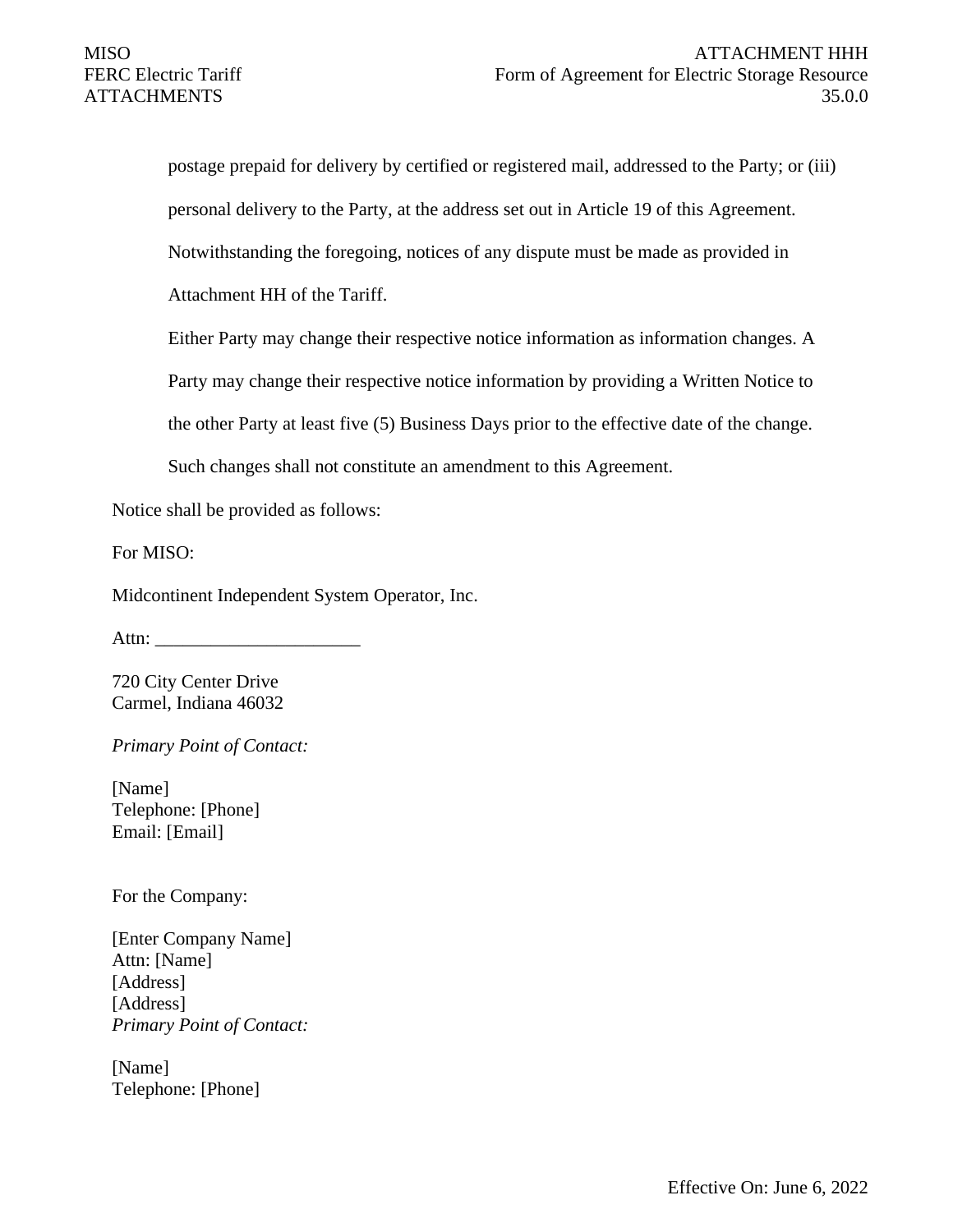#### Email: [Email]

- 18. Charges. Nothing in this Agreement authorizes the Company to impose charges without a separately filed tariff or rate schedule being accepted by the Commission.
- 19. Disputes. Disputes arising under this Agreement must be resolved pursuant to the dispute resolution procedures established in Attachment HH of the Tariff.
- 20. Breach. A breach is considered a substantive violation of this Agreement. Prior to pursuing a remedy at the Commission for a breach, a non-breaching Party must provide five (5) business days' notice of the breach to the breaching Party. If the breaching Party does not eliminate the breach within five (5) business days after the notice is received by the breaching Party, then the non-breaching Party may pursue remedies in accordance with the dispute resolution clause contained herein.
- 21. Entire Agreement. This Agreement, which incorporates the Tariff, constitutes the entire understanding and agreement of the Parties, and supersedes any and all previous communications, representations, understandings, and agreements (oral or written) between the Parties with respect to the subject matter hereof. The headings used in this Agreement are for purposes of convenience only and must not be construed to affect the meaning or construction of any of the provisions hereof.
- 22. Assignment. No Party may assign or transfer any of its rights and/or obligations under this Agreement without the written consent of the other Parties, which consent may not be unreasonably withheld.
- 23. Waiver. Any waiver at any time by a Party of its rights with respect to any provision of this Agreement or matter arising in connection with this Agreement shall not constitute or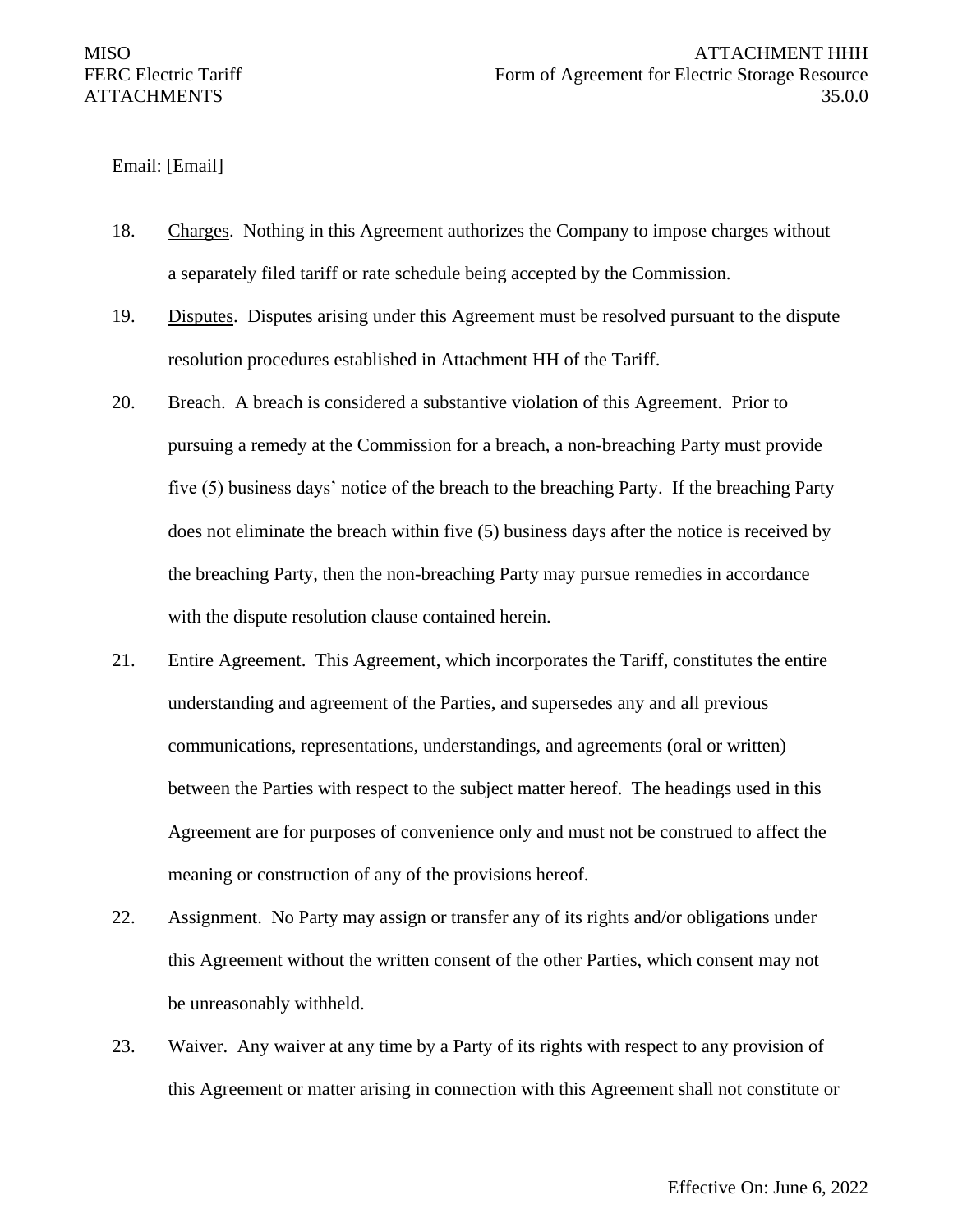be deemed a waiver with respect to any subsequent default or other matter arising in connection with this Agreement.

- 24. Incorporation. The Tariff and applicable rate schedules and Business Practices Manuals, including all definitions contained therein, are incorporated into this Agreement in their entirety and made a part hereof. The Company is responsible for satisfying all requirements as established in the Tariff, rate schedules and all other applicable Business Practices Manuals.
- 25. Representations and warranties. Each Party represents and warrants that the execution, delivery and performance of this Agreement by it has been duly authorized by all necessary corporate and/or governmental actions, to the extent authorized by law. The Company represents and warrants that it is duly organized or formed, as applicable, validly existing and in good standing under the laws of its state of organization or formation, and is in good standing under the laws of the respective state(s) in which it is incorporated and operates.
- 26. Multiple Counterparts. This Agreement may be executed in two or more counterparts, each of which is deemed an original but all of which constitute one and the same instrument.
- 27. Attestation. The undersigned representative of the Company attests that the necessary coordination, authorization, accounting, metering and other arrangement and approvals have been secured.